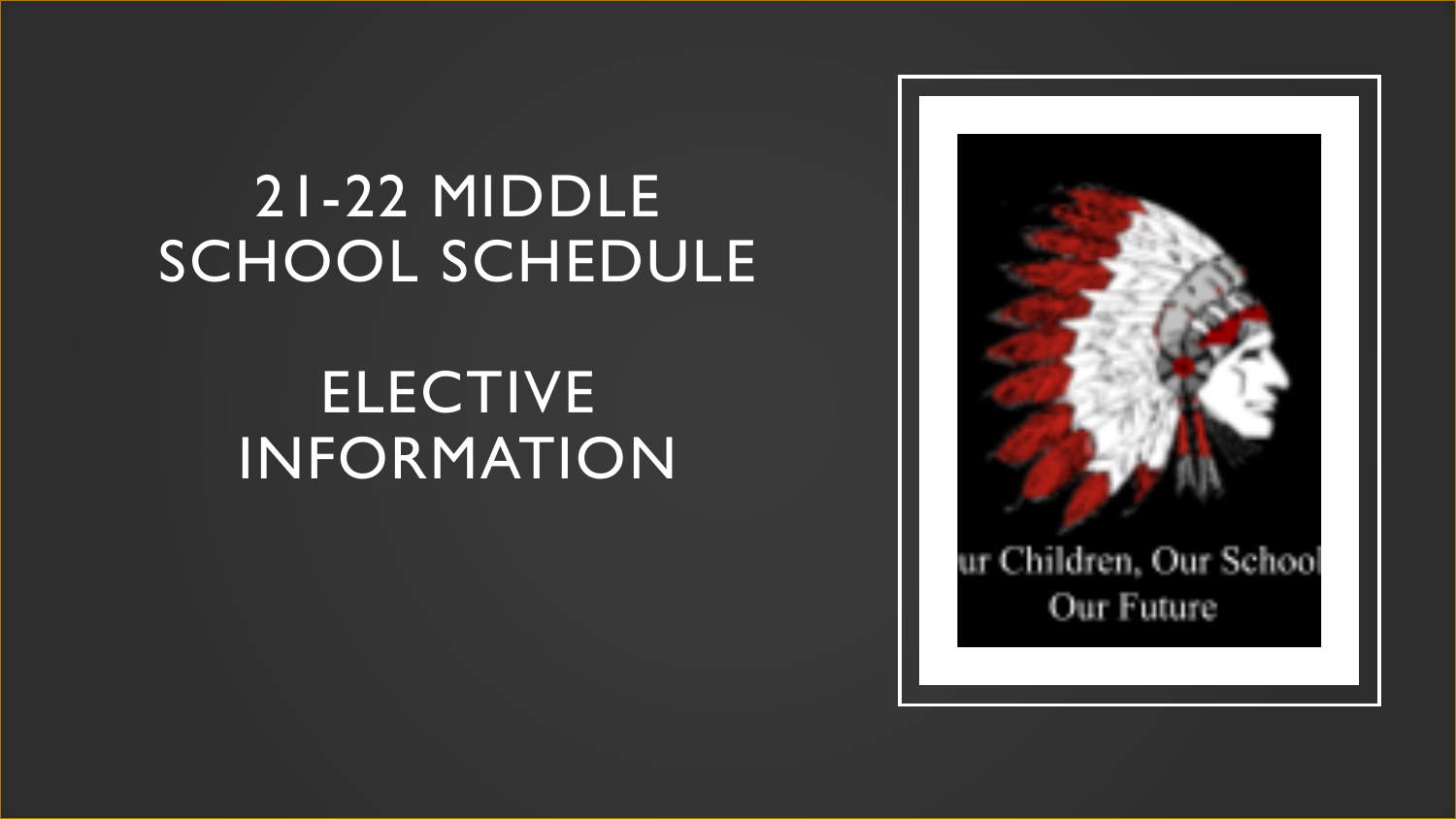# GOALS

The purpose of this presentation is to:

- Provide you with pertinent information relating to the 21-22 middle school schedule.
- Provide new course elective information.
- Provide directions on how students can register for elective courses.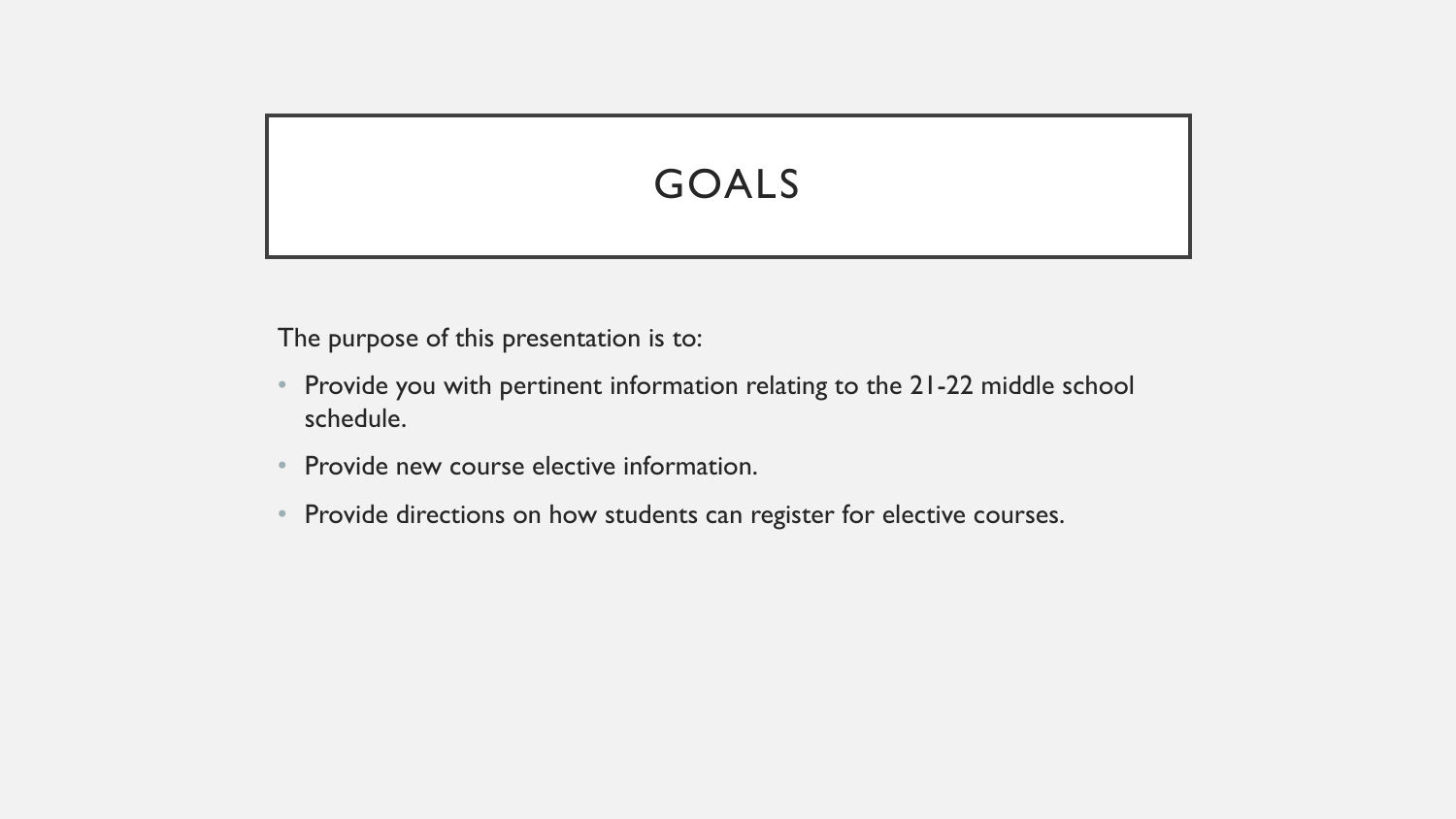# **CHANGES**

- Not only MS, but all grades will be moving to trimesters
- Changes to enrichment period
	- \* No longer general education additional periods
	- \* No longer last period
- Language Arts= 6 periods each week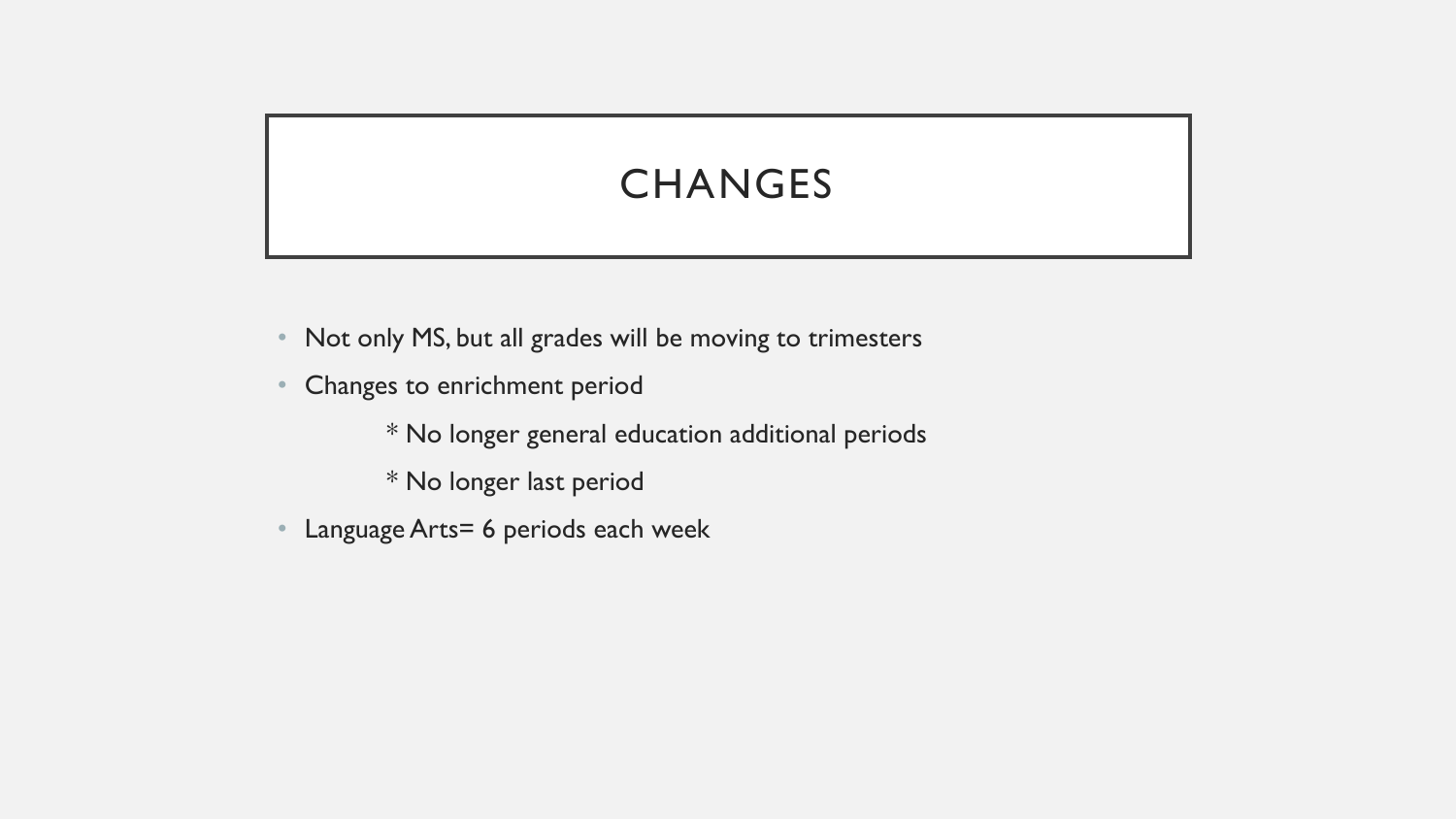## PERIOD 1

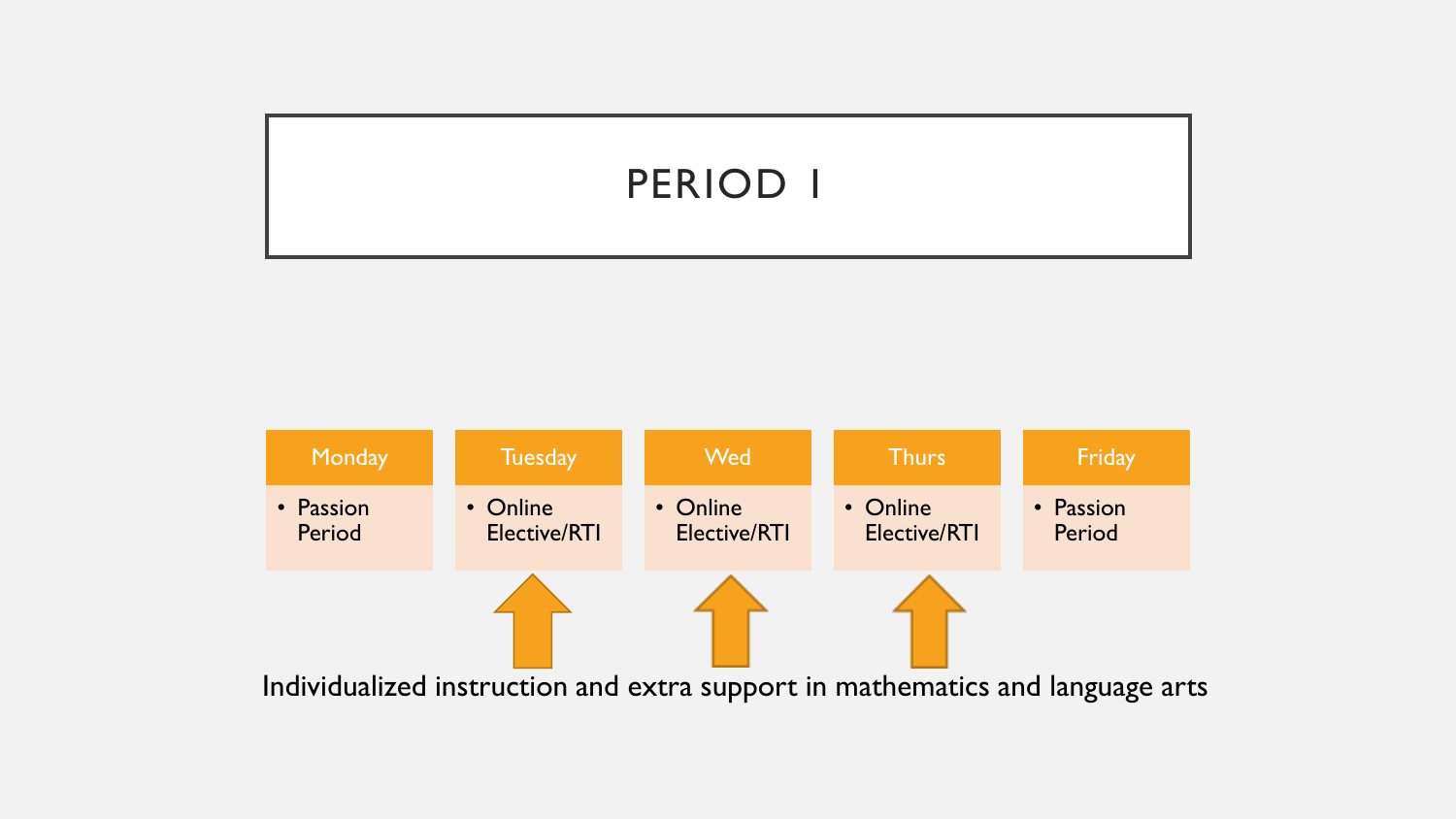### PASSION PERIOD MONDAY AND FRIDAY

The purpose of the passion period is to provide students with an innovative learning environment, where they have the choice to explore their personal passions for the betterment of themselves and engage students in non-traditional educational opportunities that have otherwise been unavailable until now. Furthermore, the passion period allows students to partake in a more personalized educational experience.

Students will be able to partake in elective classes based on seat availability. Eighth grade students receive priority placement.

\* 6th -8 th grade together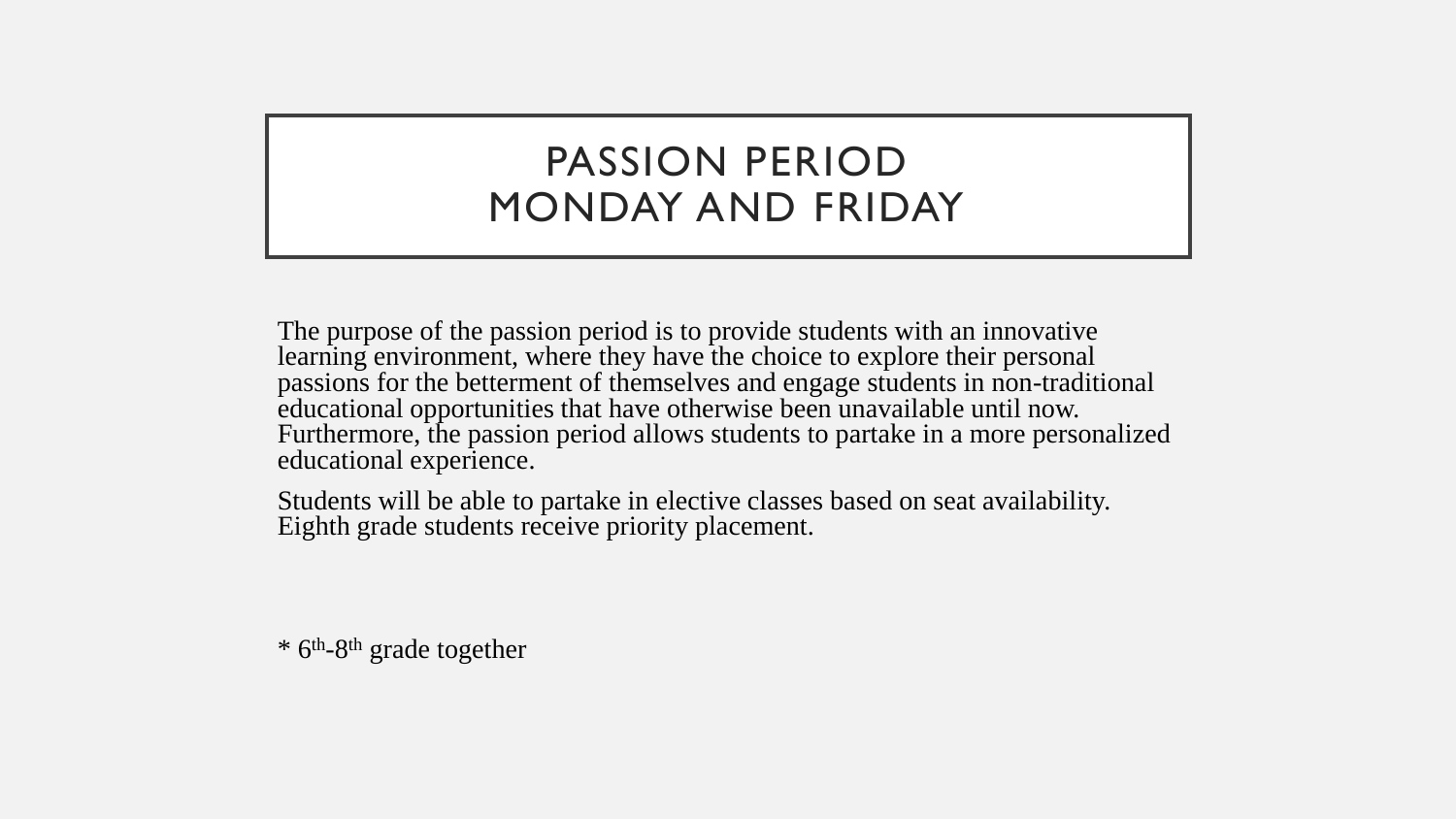# PASSION PERIOD OPTIONS

- A Walk Down Wall Street: An Introduction to Stock Market Investing
- Forensics Crime Scene Investigation
- Jewelry Making: Metal Work, Beading, Clay Jewelry and More!
- Math is Fun!
- Mindfulness and Performance Health
- Music Influencers
- Tech Talk and Share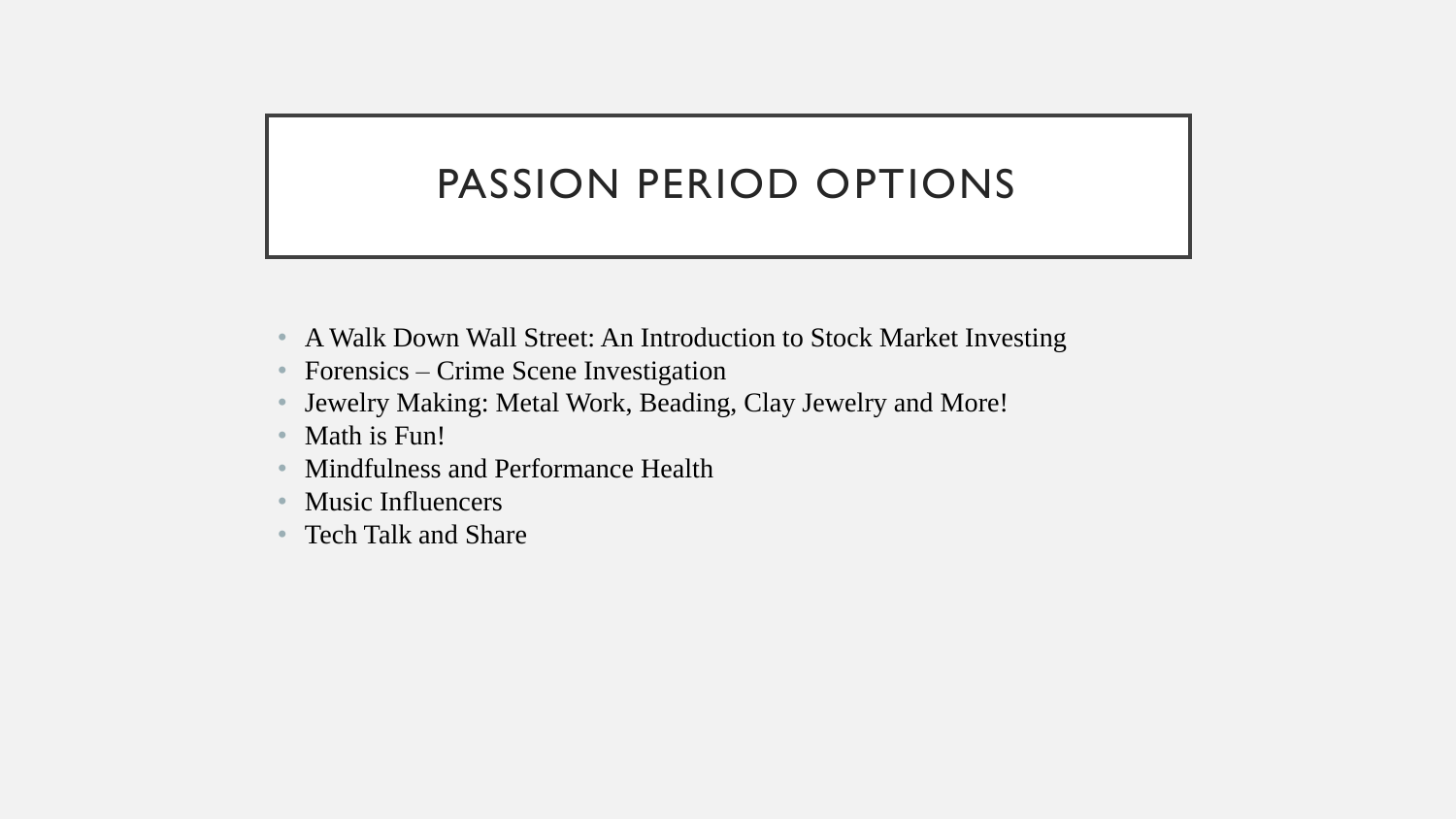## ONLINE ELECTIVES

- 161 elective courses now available for students to take! (In addition to passion courses)
- Course catalog:

**MS COURSE [CATALOG](https://drive.google.com/file/d/1eHPbsR8CcKUNrAjfWdnd264OoBNJpllf/view?usp=sharing)** 

Important Notes:

- Course completion= "Semester" (60-80 hours on average)
- A/B courses= Two semesters or sections.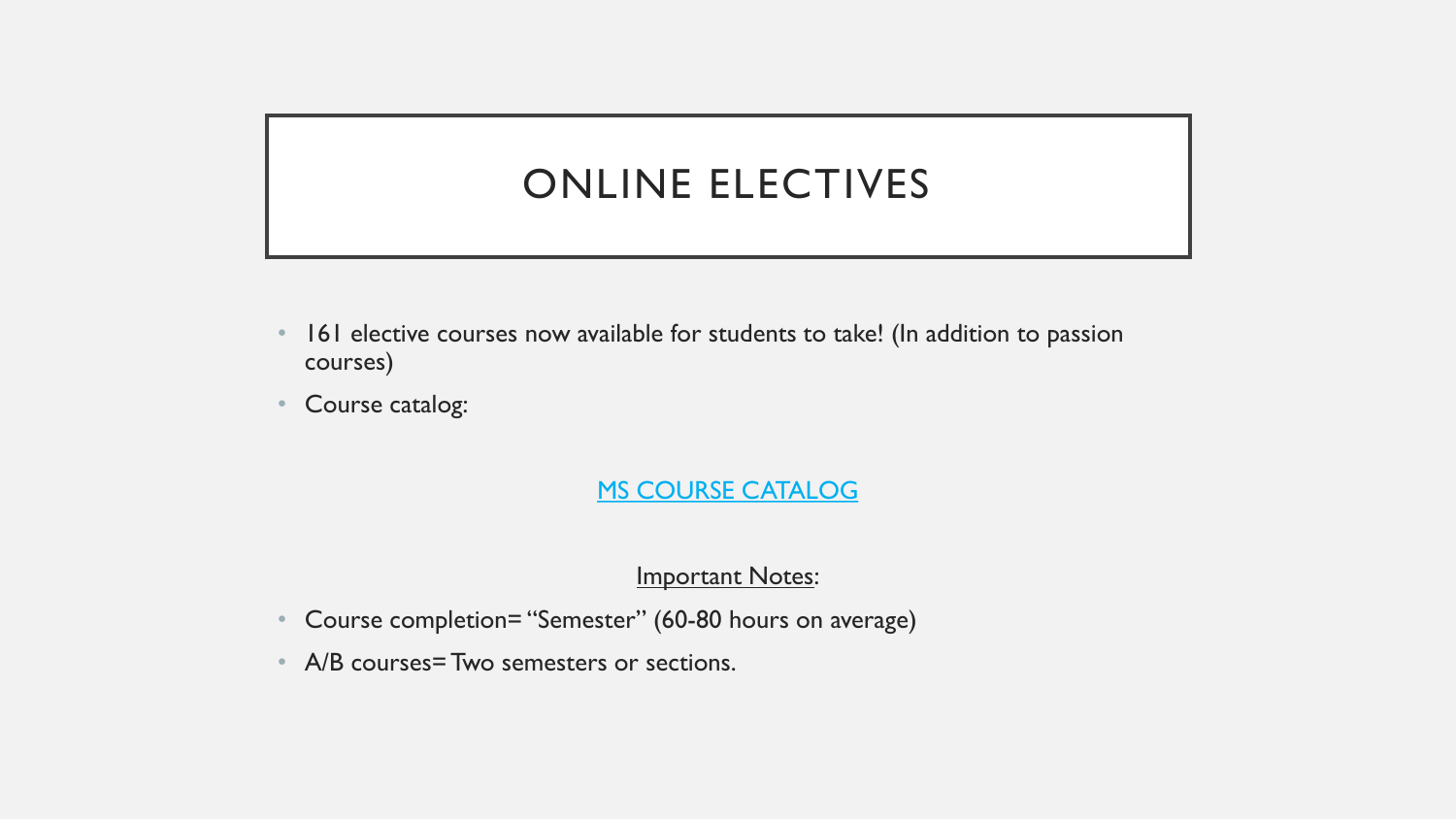# ONLINE COURSE CONTENT

- Each course is broken up into units.
- Each unit has activities like pretests, tutorials, practice activities, discussion posts, mastery tests, and posttests.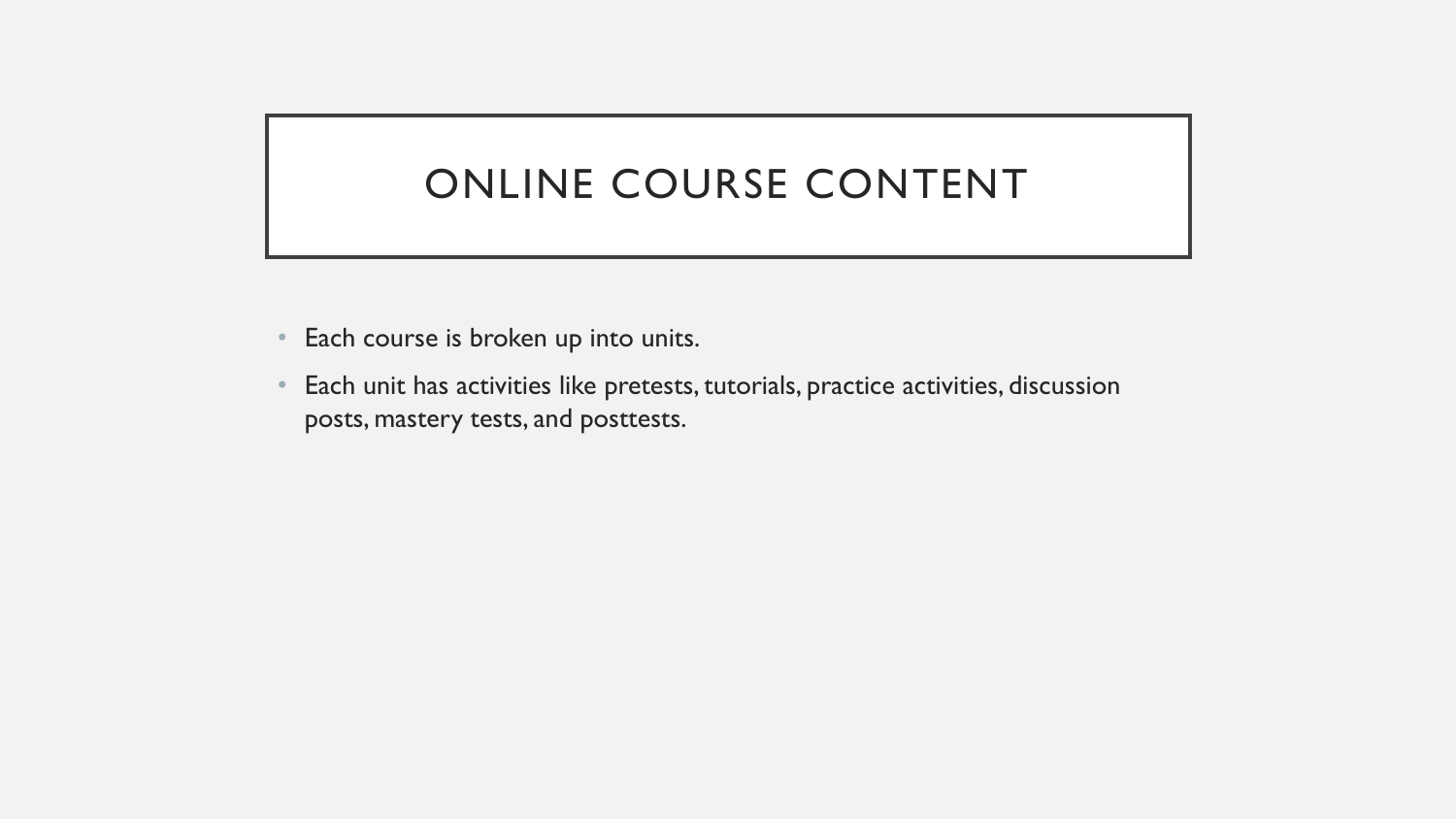# GRADING

- Passion period= No grade
- Online elective= Pass/Fail grade
	- Based on student performance during the trimester.

\* Percentage of completion available that parents can monitor.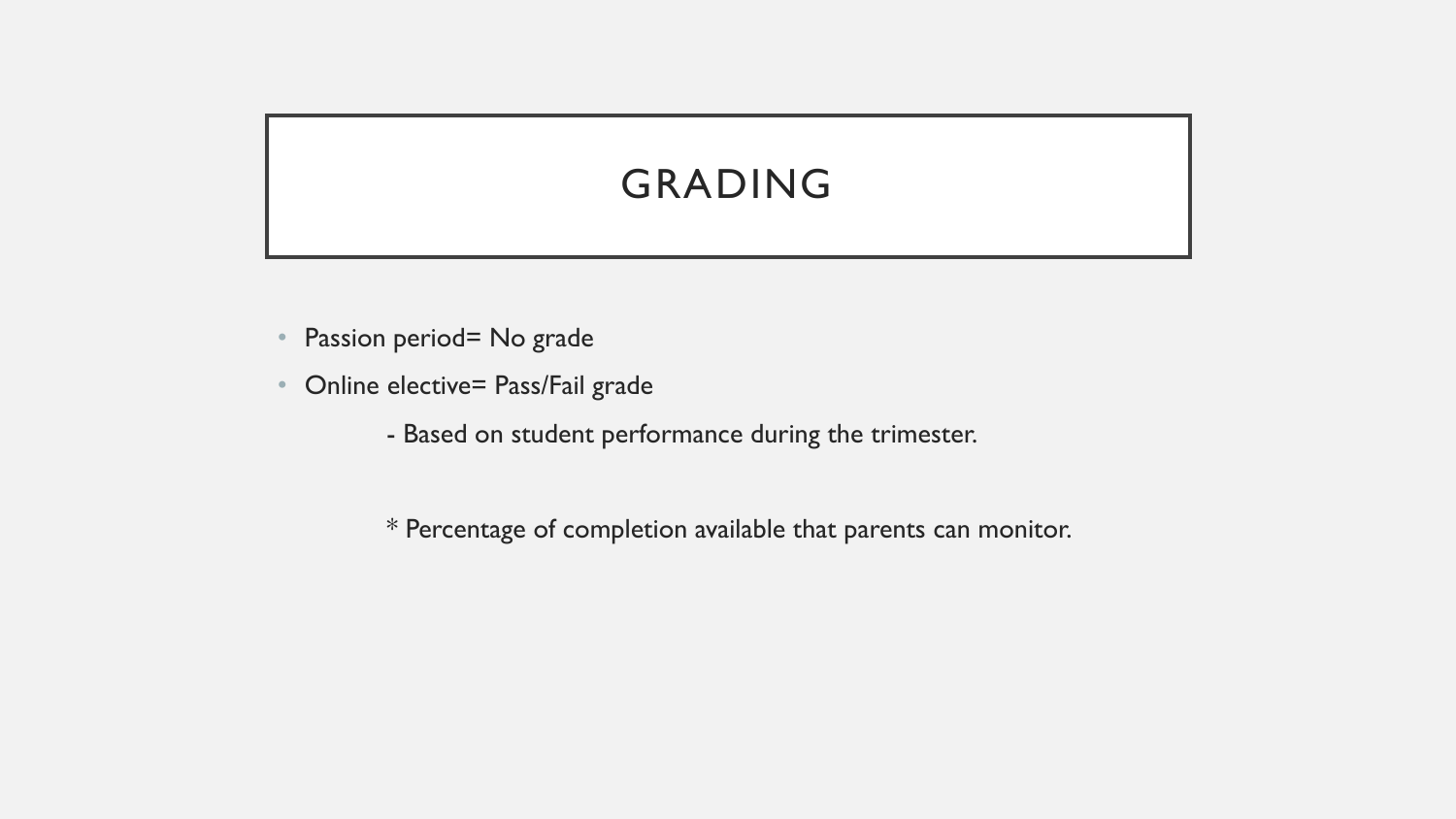# PROGRESS MONITORING

Follow the instructions below to access reports and review your progress.

1. To view reports, navigate to the top bar of your account and click on the All My Work button.

2. From the All My Work section, you can create a portfolio report or a progress report.

3. Create a portfolio report by clicking on the Create Portfolio Report button found on the left-hand side of the page.

4. Create a progress report by clicking on the Create Progress Report button found under each course card.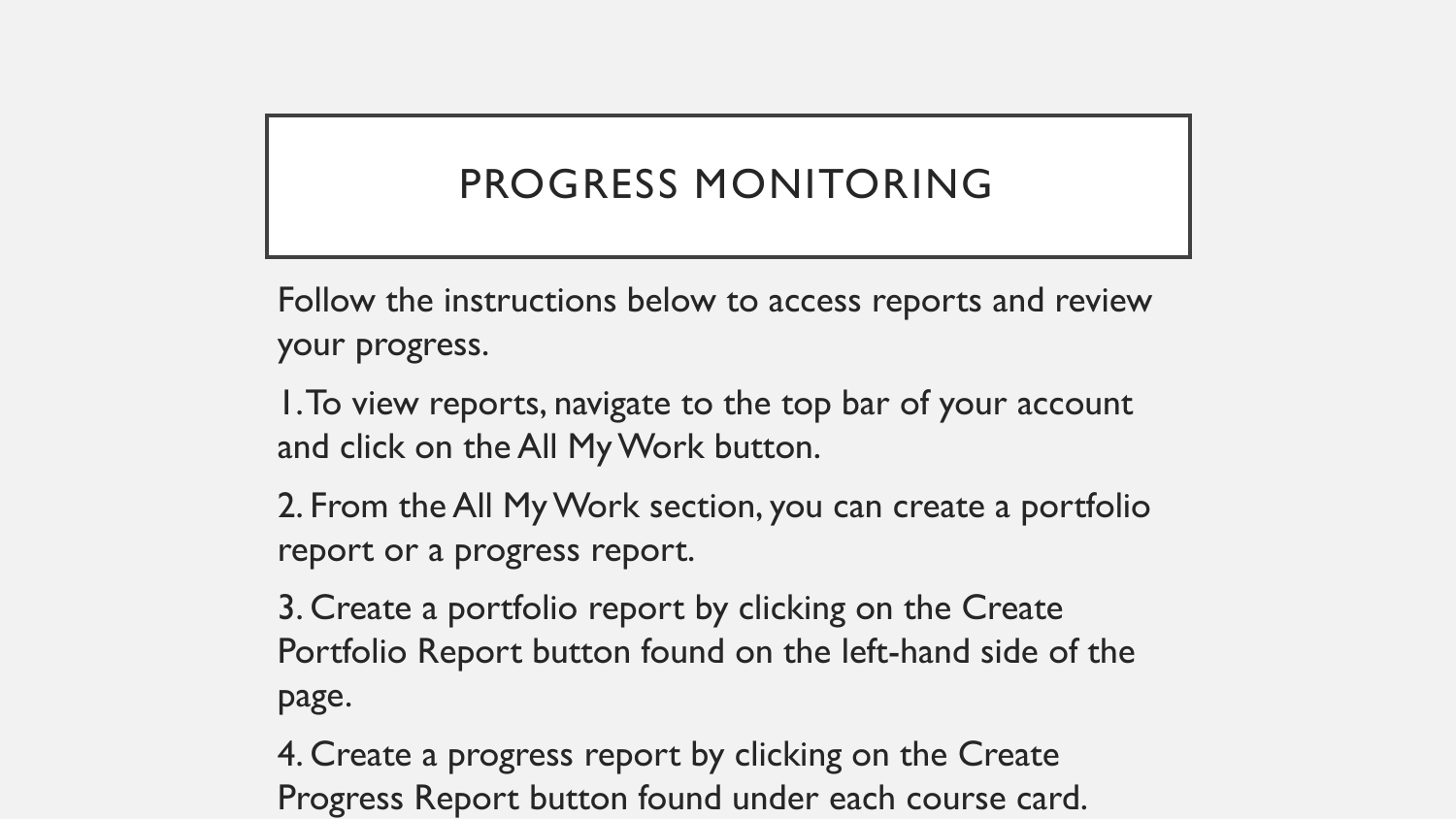### REGISTRATION PROCEDURES

- 1. Read and review the course handbook
- 2. Identify courses you are interested in
- 3. Complete the [online registration form](https://docs.google.com/forms/d/e/1FAIpQLSdM8X686wQQJPgMhsbqEUWKwK6n_x_0QK1UfxheetD9X1xcWA/viewform)
- 4. You will be notified in September of the courses you are enrolled in via your schedule (Genesis portal).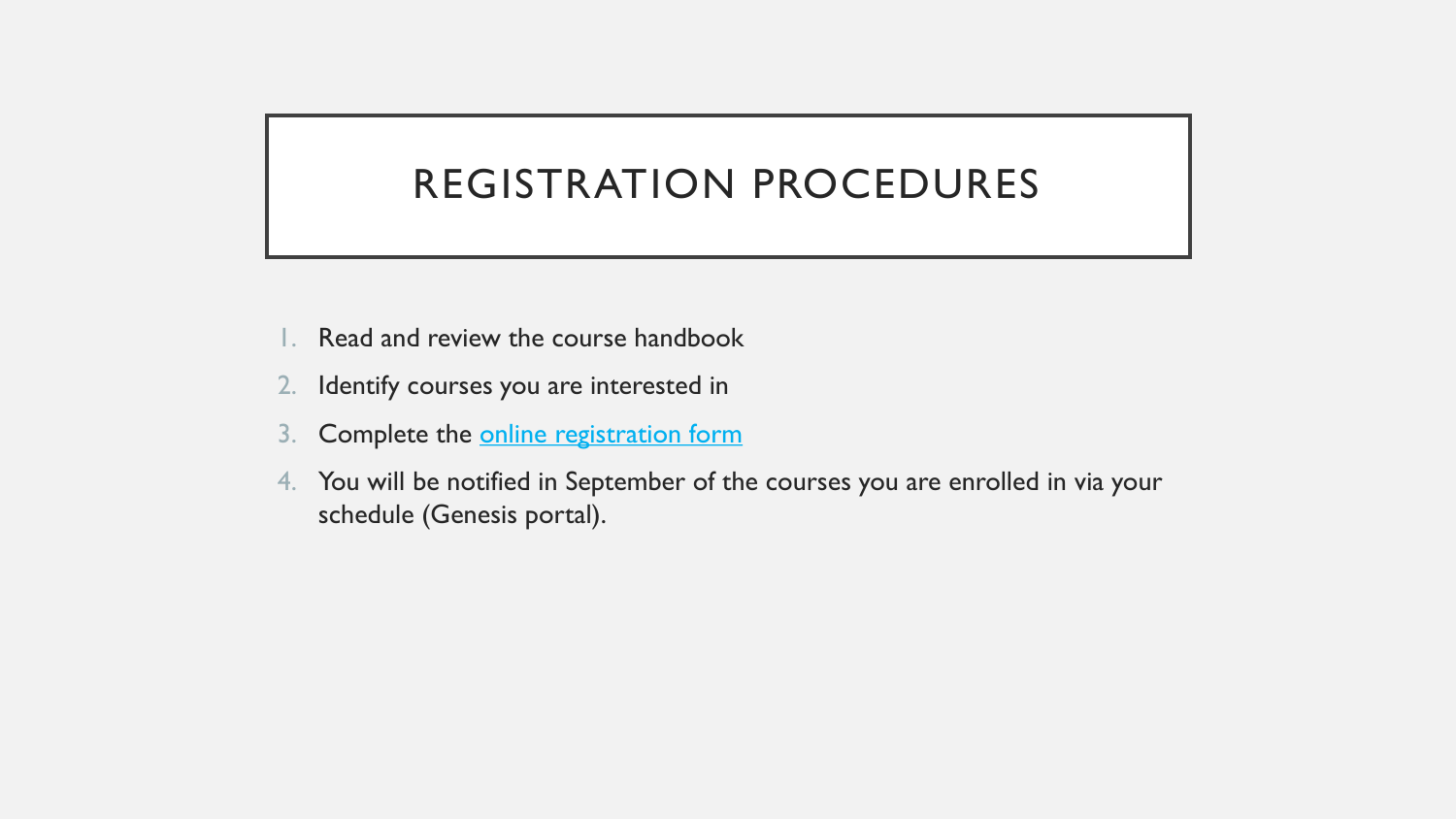### "DROP" PROCEDURES

- For online electives, students may "drop" a course by Friday, September 24<sup>th</sup> and choose another course. Students must see Ms. Newcomer by this date and complete a "schedule change form" and get parent approval.
- Passion courses can only be dropped if there is an opening (must be done by Friday, September 24<sup>th</sup>). Please keep in mind that some classes may be "closed" (no open seats), and therefore unavailable.
- Form located online under "student resources" or [accessed here](https://drive.google.com/file/d/1aljEx17zRso1-kwg-tPh4yscK2YGwQVC/view?usp=sharing)